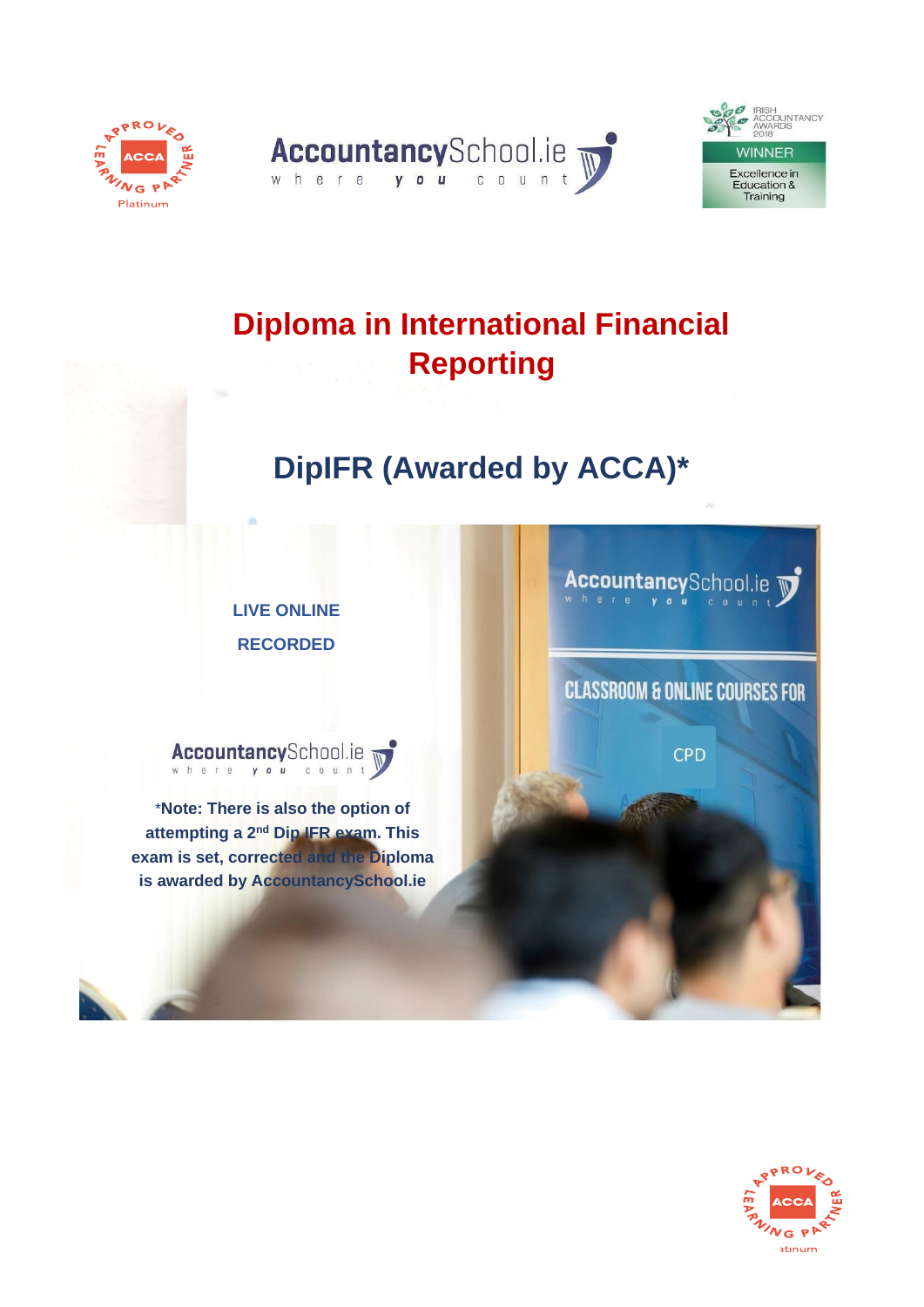# **AIMS**

To offer a credible and globally recognized qualification on IFRS, the Association of Chartered Certified Accountants (ACCA) has launched "**Diploma in International Financial Reporting (DipIFR)".** ACCA has accredited AccountancySchool.ie as a Platinum learning provider for this program.

The ACCA DipIFR is designed to develop an individual's knowledge of IFRS – providing an understanding of the concepts and principles which underpin them, and their application in the international marketplace, thereby preparing him/ her for working in the IFRS environment.

# **SUITABLE FOR**

To provide qualified accountants or graduates, possessing relevant country specific qualifications or work experience with an up to date and relevant conversion course, providing a practical and detailed knowledge of the key international financial reporting standards (IFRSs) and how they are interpreted and applied.

# **OBJECTIVES**

On completion of this syllabus, candidates should be able to:

- Understand and explain the structure of the international professional and conceptual framework of financial reporting.
- Apply relevant international financial reporting standards to key elements of financial statements
- Identify and apply disclosure requirements for entities relating to the presentation of financial statements and notes
- Prepare group financial statements (excluding group cash flow statements) including subsidiaries, associates and joint arrangements.

**Entry requirements: (http://www.accaglobal.com/ie/en/qualifications/glance/dipifr/who.html)** Practitioners not yet qualified, but who can verify the following, are also eligible:

- Two years' relevant accounting experience and a relevant degree (attracting at least ACCA qualification exemptions for the Applied Knowledge, and Corporate and Business Law (LW) exams)
- Two years' relevant accounting experience and an ACCA Certificate in International Financial Reporting
- Three years' relevant accounting experience
- ACCA affiliate status

# **Assessment:**

The Diploma is assessed by one closed book exam which lasts for three hours 15 minutes and contains a combination of computational and discursive questions.

Further Information is available at: https://www.accaglobal.com/ie/en/qualifications/glance/dipifr/overview.html

# *NOTE: The AccountancySchool.ie Diploma will be based on the same syllabus as the above.*

All classes will be delivered live from our campus on Lad Lane, Dublin 2. The Classes will be streamed live around the country/world and will also be recorded for later study. This means you can start the course at a time that suits you and study at your own pace.



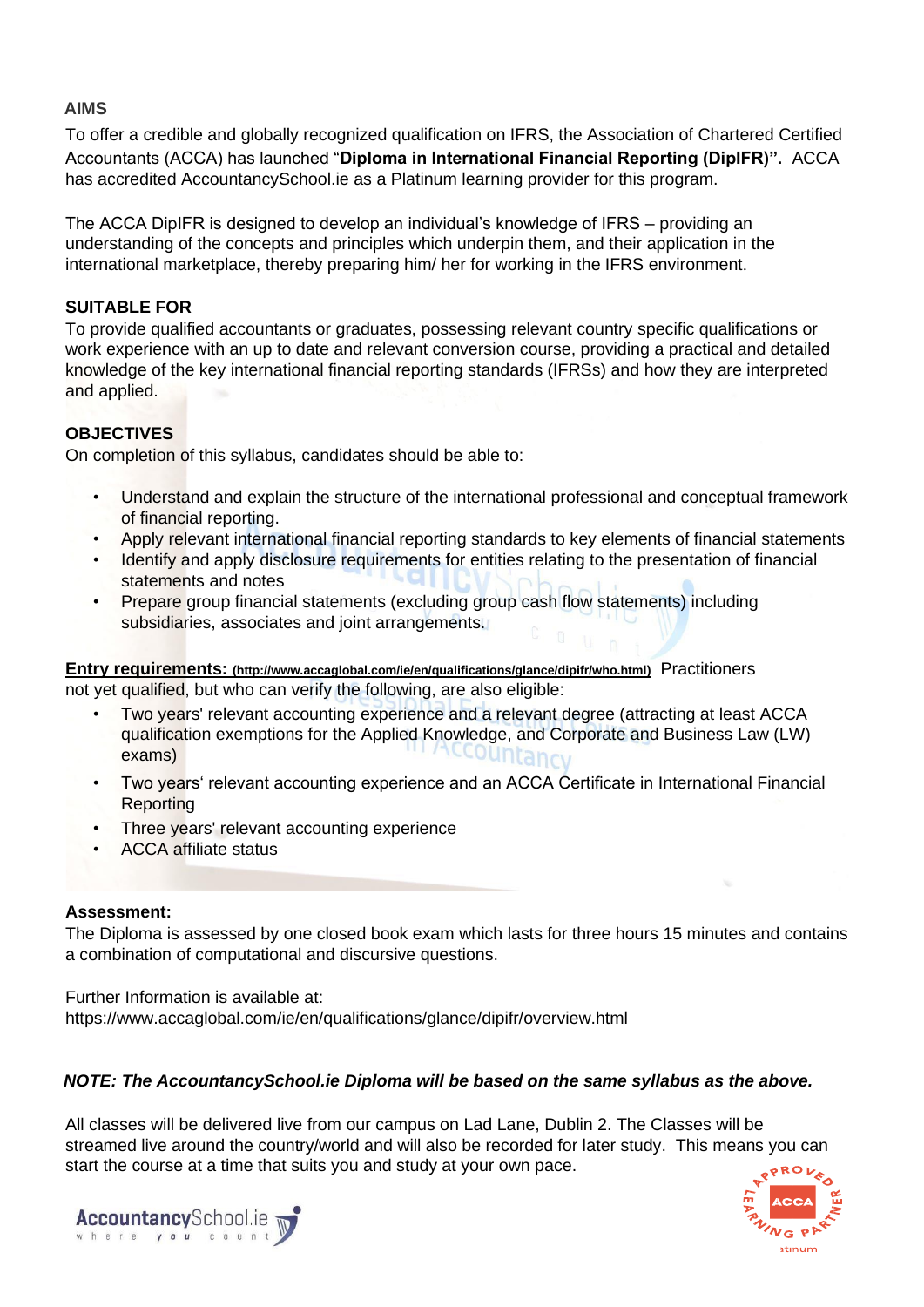# **Programme Outline**

| <b>Session 1</b>          | Course Introduction |                                                                            |  |
|---------------------------|---------------------|----------------------------------------------------------------------------|--|
| <b>Friday 12th August</b> | IAS <sub>1</sub>    | Presentation of financial statements.                                      |  |
| 9.30am to 4.30pm          | IAS <sub>2</sub>    | Inventories.                                                               |  |
|                           | IAS <sub>8</sub>    | Accounting policies, changes in accounting estimates & errors.             |  |
|                           | <b>IAS 10</b>       | Events after the balance sheet date.                                       |  |
|                           | <b>IAS 16</b>       | Property, plant and equipment.                                             |  |
|                           | IFRS 15<br>Revenue. |                                                                            |  |
|                           | <b>IAS 20</b>       | Accounting for government grant and disclosure of government<br>assistance |  |
|                           | <b>IAS 23</b>       | Borrowing costs.                                                           |  |
|                           | <b>IAS 40</b>       | Investment property.                                                       |  |

# **Session 2**

| Friday 16th September IFRS 3      |               | <b>Business combinations</b>                     |
|-----------------------------------|---------------|--------------------------------------------------|
| 9.30am to 4.30pm<br><b>IAS 27</b> |               | Separate financial statements.                   |
|                                   | IFRS 10       | Consolidated financial statements                |
|                                   | <b>IAS 28</b> | Investments in associates and joint arrangements |
|                                   | IFRS 11       | Joint arrangements                               |
|                                   | <b>IAS 31</b> | Interests in joint ventures.                     |
|                                   | <b>IAS 33</b> | Earnings per share.                              |
|                                   |               |                                                  |

#### **Session 3**

**Friday 14th October 9.30am to 4.30pm**

| <b>IAS 36</b>      | Impairment of assets.                                               |
|--------------------|---------------------------------------------------------------------|
| <b>IAS 38</b>      | Intangible Assets.                                                  |
| <b>IAS 37</b>      | Provisions, contingent liabilities and contingent assets.           |
| <b>IAS 24</b>      | Related party disclosures.                                          |
| <b>IFRS1</b>       | First time adoption of international financial reporting standards. |
| IFRS <sub>5</sub>  | Non current assets held for sale and discontinued operation.        |
| IFRS <sub>13</sub> | <b>Fair Values</b>                                                  |

# **Session 4**

**Friday 4th November** 

|  |  | 9.30am to 4.30pm |  |  |  |
|--|--|------------------|--|--|--|
|--|--|------------------|--|--|--|

| <u>IFRS 2</u> | Share-based payment.                                |
|---------------|-----------------------------------------------------|
| <b>IAS 21</b> | The effects of changes in foreign exchange rates.   |
| <b>IAS 29</b> | Financial reporting in hyperinflationary economics. |
| <b>IAS 41</b> | Agriculture.                                        |
| <b>IAS 19</b> | Employee benefits.                                  |
| IFRS 16       | Leases.                                             |
| <b>IAS 12</b> | Income taxes.                                       |

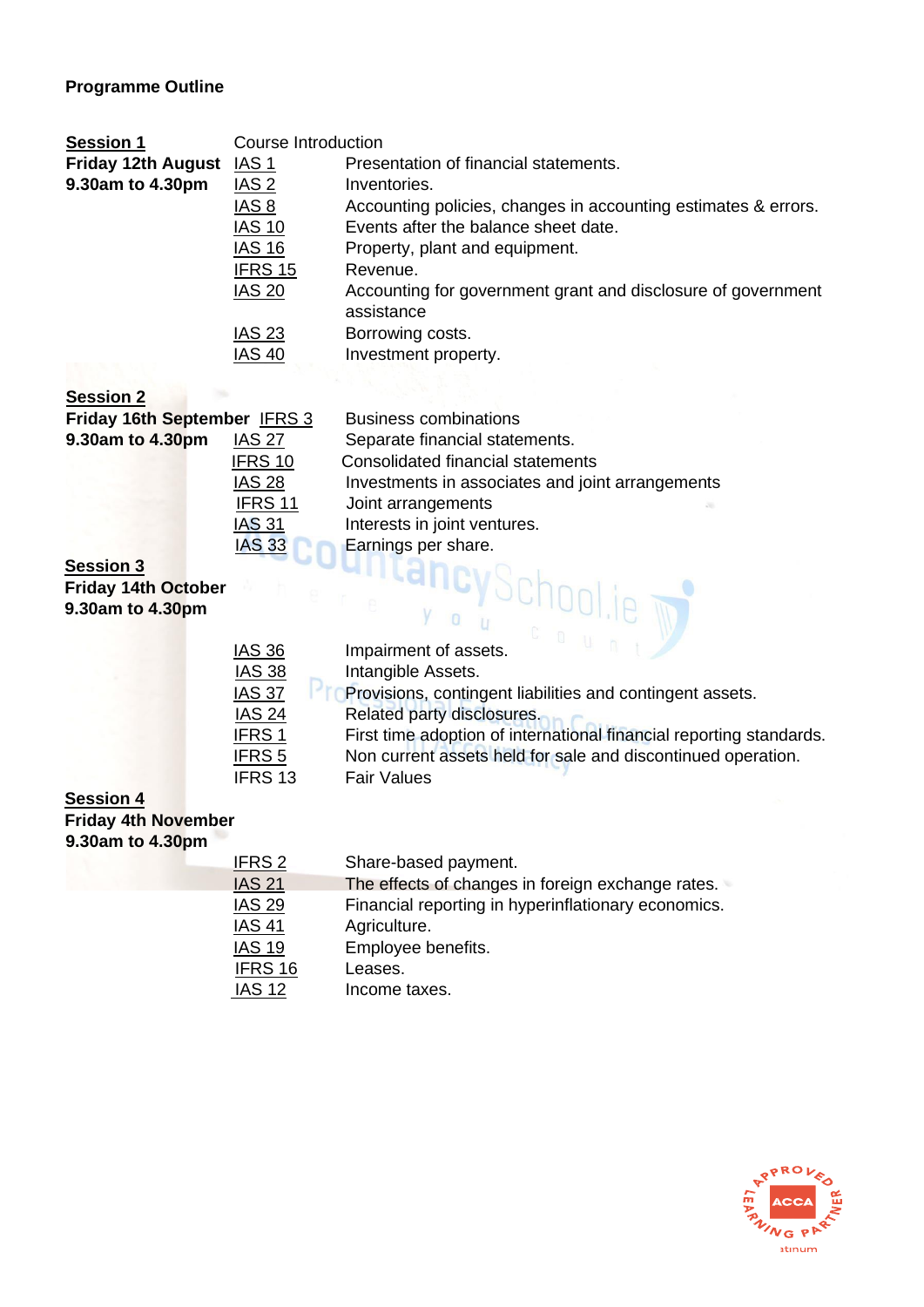

**Session 5 Friday 11th November 9.30am to 4.30pm** 

| <b>IAS 32</b> | Financial instruments: Disclosure and presentation.        |
|---------------|------------------------------------------------------------|
| <b>IFRS 7</b> | <b>Financial instruments: Disclosures</b>                  |
| IFRS 9        | <b>Financial instruments</b>                               |
| <b>IFRS</b>   | For SME <sub>s</sub>                                       |
| <b>IFRS 8</b> | Segment reporting.                                         |
| <b>IAS 34</b> | Interim financial reporting                                |
| IFRS 6        | <b>Exploration for and Evaluation of Mineral Resources</b> |
|               |                                                            |

**Session 6 Revision Saturday 26th November 9.30am to 4.30pm** 

**Session 7 Revision Sunday 27th November 9.30am to 4.30pm** 

Profes *Subject to change – AccountancySchool.ie reserves the right to amend any details on the Programme outline.* OUTSes In Accountancy

**Start Date:**  Friday 12th August. All classes are recorded so you can start at a time that suits you.

**Cost:** €1,500 per delegate – discounts . available for a number of delegates from an employer

**Venue**: **Online**

**Exam: December 2022** 



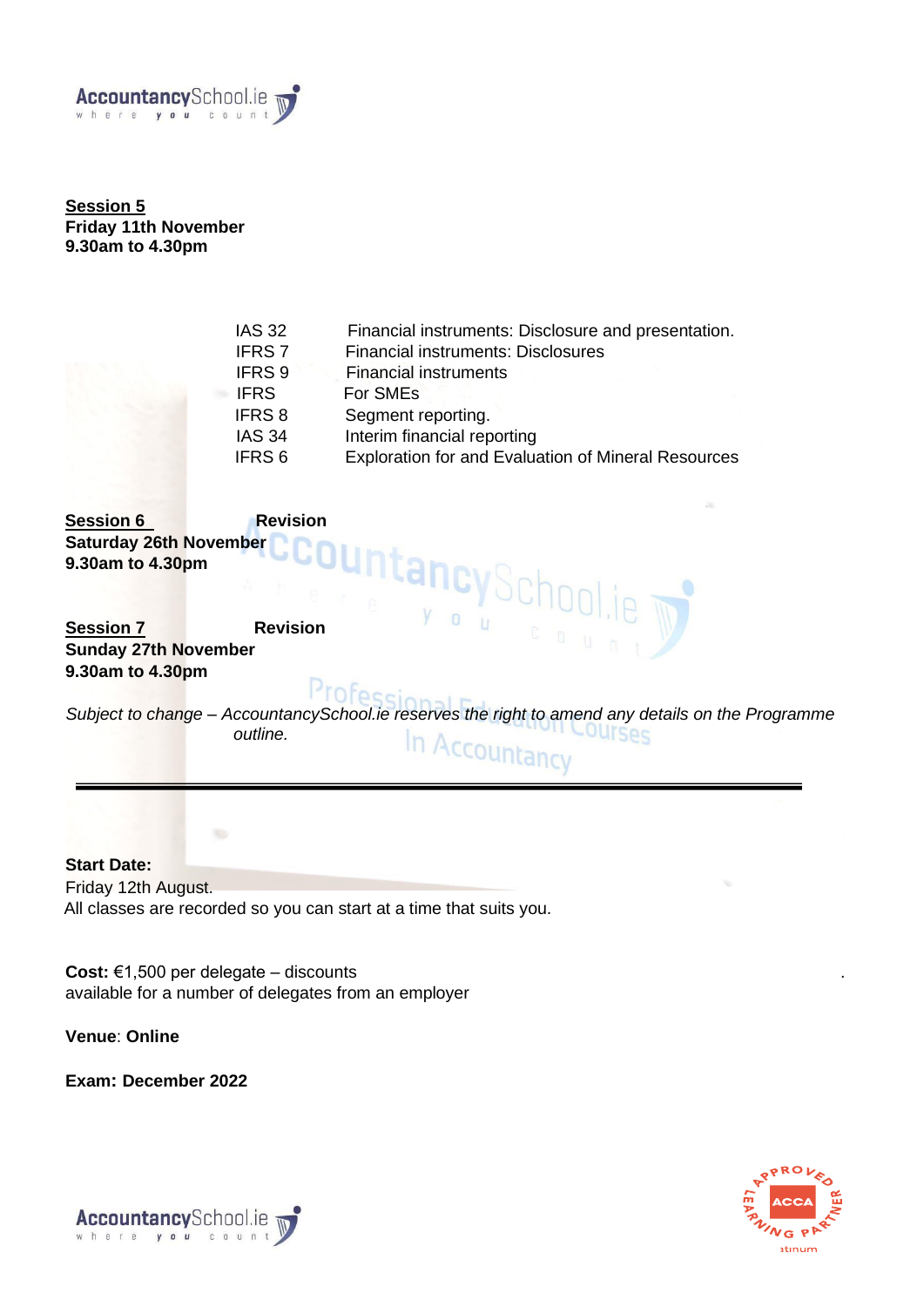# **EXAM FEES (PAYABLE TO ACCA)**

The fee is £185. This allows one exam attempt with ACCA

When you log in to your *[myACCA](https://sso.accaglobal.com/sso/jsp/myacca_login.jsp?site2pstoretoken=v1.2~A5220E8E~9D2F1DE7F6E898EECEA4A20A8CE54BA4C1A02C486D52922892BC5A42A9CEB7512890769CBB218F0CADCE043E3CCCBD10B3B475145EDBE0790B96EF049F095F99B75CA9035099E136EA3D7FCA14EE829E93FF619B6EBF91CDE549B6FCE5AC1A12F3B414701AA3EBBC41E23C8B659AEF5A022A67F9A2890E64FE23301194A518E4B49EAA739F5EB1A35C6C37C09F99020F18C426AB91FC1D3869F4C4FC69A876269EAA4AB57C4344220C6EEB46583E9D7149C1A7B0E9165D87&p_error_code=&p_submit_url=https%3A%2F%2Fsso.accaglobal.com%2Fsso%2Fauth&p_cancel_url=http%3A%2F%2Fwww.accaglobal.com&ssousername=)* [an](https://sso.accaglobal.com/sso/jsp/myacca_login.jsp?site2pstoretoken=v1.2~A5220E8E~9D2F1DE7F6E898EECEA4A20A8CE54BA4C1A02C486D52922892BC5A42A9CEB7512890769CBB218F0CADCE043E3CCCBD10B3B475145EDBE0790B96EF049F095F99B75CA9035099E136EA3D7FCA14EE829E93FF619B6EBF91CDE549B6FCE5AC1A12F3B414701AA3EBBC41E23C8B659AEF5A022A67F9A2890E64FE23301194A518E4B49EAA739F5EB1A35C6C37C09F99020F18C426AB91FC1D3869F4C4FC69A876269EAA4AB57C4344220C6EEB46583E9D7149C1A7B0E9165D87&p_error_code=&p_submit_url=https%3A%2F%2Fsso.accaglobal.com%2Fsso%2Fauth&p_cancel_url=http%3A%2F%2Fwww.accaglobal.com&ssousername=)d choose 'exam entry', you will then select the country you want to sit your exam in. This will provide you with a list of available exam centres within that country, for that particular exam session.

These fees are subject to change without written notice.

Registration: [https://www.acca](https://www.acca-business.org/pls/ecommerce/eirpl001.p_startup?p_applic=ONLINE_IR&p_mo=N)[business.org/pls/ecommerce/eirpl001.p\\_startup?p\\_applic=ONLINE\\_IR&p\\_mo=N](https://www.acca-business.org/pls/ecommerce/eirpl001.p_startup?p_applic=ONLINE_IR&p_mo=N)

You can also choose to sit your exam with AccoutancySchool.ie, contact support@accountancyschool.ie for more information.



# **Presenters**

# **Michael Donnelly FCCA**

Michael Donnelly has been lecturing accountancy students since 1998 on ACCA and other accounting course, he has lectured on ACCA DipIFR courses since 2005. Michael has also lectured for state bodies and other training firms.

He has acted in positions of financial controller and director in retail, construction and property development companies since 1996. Michael brings a practical hands on approach to the classroom.

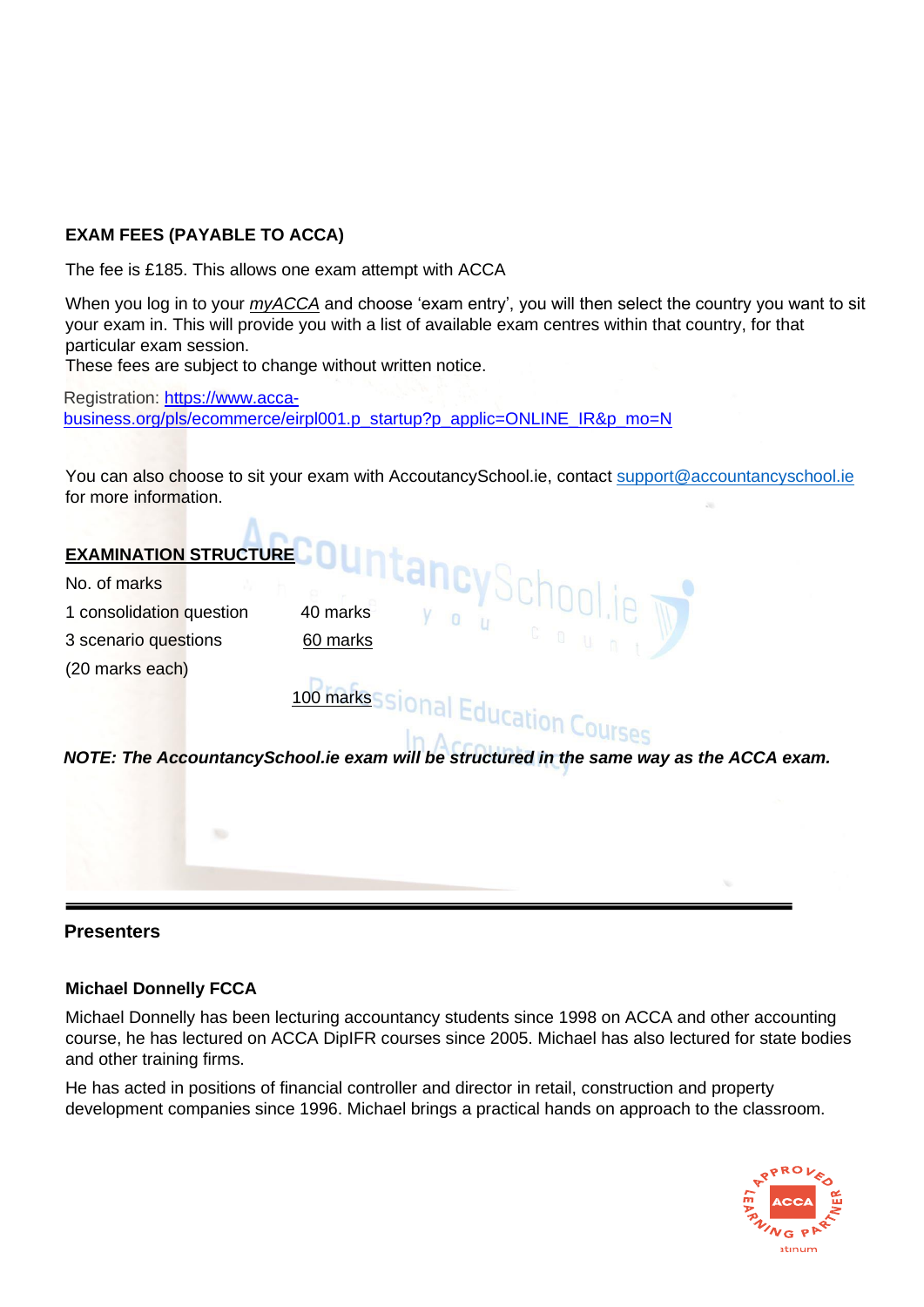# **CONTINUING PROFESSIONAL DEVELOPMENT (CPD)**

One hour of learning is equivalent to one unit of CPD. Learning is verifiable if it is relevant to your career, you can demonstrate how you have applied the learning and you can prove that the learning took place (copies of course materials, notes from learning, contact details of a third party who can substantiate completion of the activity, certificate showing the course/assessment was completed etc).

Also, if you are achieving your CPD via the unit route, studying this diploma may fully meet your 40 unit CPD requirement (for ACCA members) for one year; in this case **you can also carry forward up to 21 verifiable units to the following CPD year.**

For more information on ACCA's CPD programme visit the 'managing your CPD' link in the related links list on the left-hand side of the page.

CIMA members, ACA members and CPA members should ensure that the course is relevant to your CPD before commencing the course. It is our belief that it is relevant but it is your responsibility to confirm this.

# **APPROACH TO EXAMINING THE SYLLABUS**

The examination is a three-hour and 15 minutes written exam.

Time should be taken to ensure that all the information and exam requirements are properly read and understood.

Most questions will contain a mix of computational and discursive elements. Some questions will adopt a scenario/case study approach. All questions are compulsory.

The first question will attract 40 marks. It will involve preparation of one or more of the consolidated financial statements that are examinable within the syllabus. This question will include several issues that will need to be addressed prior to performing the consolidation procedures. Generally these issues will relate to the financial statements of the parent prior to their consolidation

The other three questions will attract 20 marks each. These will often be related to a scenario in which questions arise regarding the appropriate accounting treatment and or disclosure of a range of issues. In such questions candidates may be expected to comment on management's chosen accounting treatment and determine a more appropriate one, based on circumstances described in the question. Often one of the questions will focus more specifically on the requirements of one specific IFRS.

Some IFRSs are very detailed and complex. In the DipIFR exam candidates need to be aware of the principles and key elements of these Standards. Candidates will also be expected to have an appreciation of the background and need for international financial reporting standards and issues related to harmonisation of accounting in a global context.

The overall pass mark for the Diploma in International Financial Reporting is 50%.